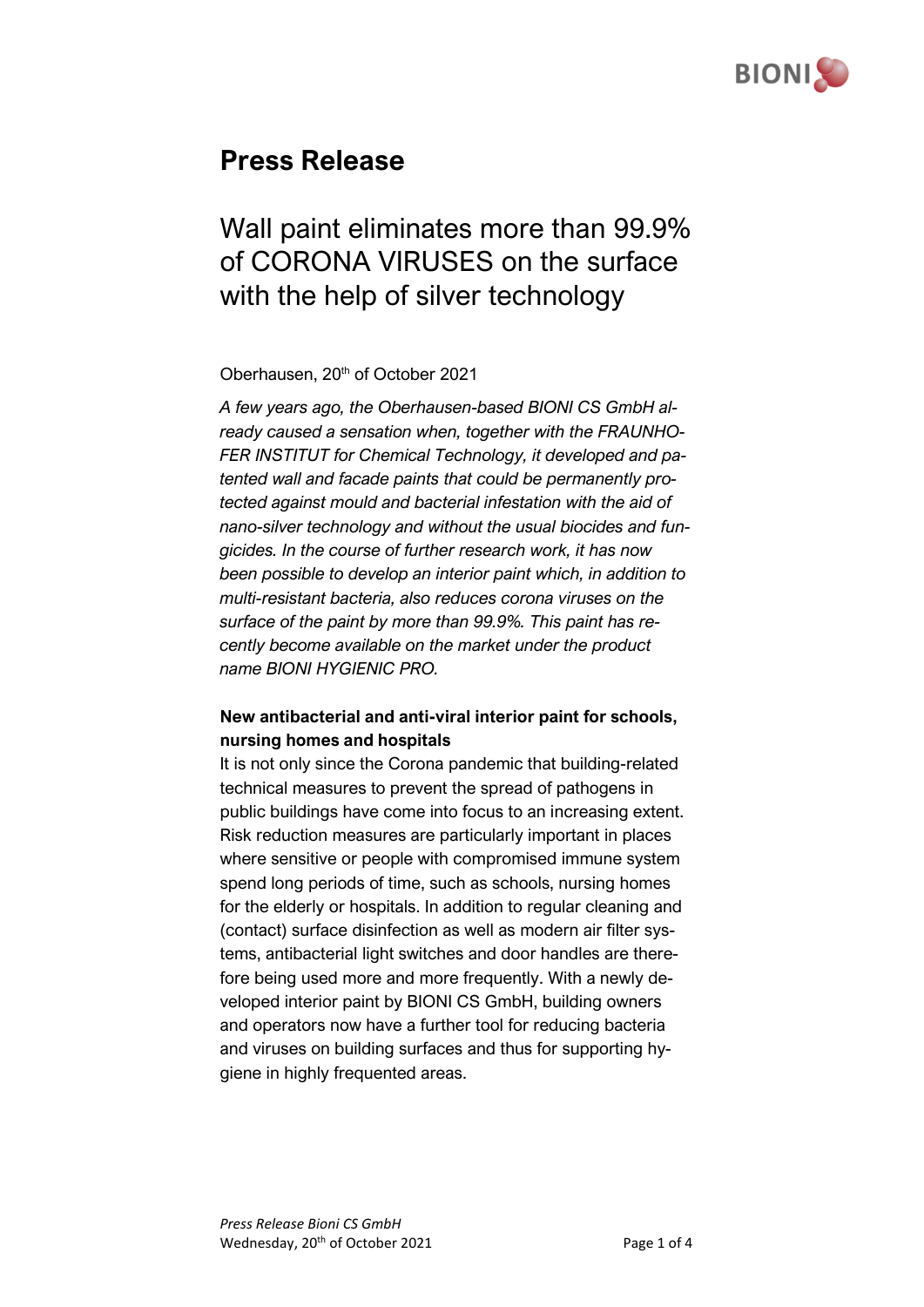

### **Silver system technology and biopolymer provide protective mechanism of the paint surface**

The new interior paint achieves its anti-viral surface properties as well as its effective protection against gram-positive and gram-negative bacteria with the aid of a special combination of active ingredients. The raw materials, based on a silver-doped poly-silicate, silicate-based light fillers and a special biopolymer, enable uniform bioavailability of silver ions on the surface. BIONI has been successfully using this special biopolymer in other products for many years. The mechanism of action has been proven by renowned studies and the reduction of viruses has been verified by testing institutes.

### **Laboratory tests confirm the reduction of CORONA VIRUSES on the surface by 99.92% as well as MRSA by more than 99.99%**

In the course of various tests, the antiviral and antibacterial properties of *BIONI HYGIENIC PRO* were confirmed by external testing institutes. Corona viruses on the surface of the coating were reduced by 99.92% (3 log levels) within 24 hours and methicillin-resistant Staphylococcus aureus (MRSA) were reduced by even by more than 99.99% (4 log levels).

## **Business Administration and Economics graduate Sven Knoll - Managing Director and founder of Bioni CS GmbH on the latest developments**

"We have been working on innovative solutions to protect painted surfaces against mould and bacteria for over 15 years. With the goal of developing an interior paint that also reduces and eliminates corona viruses on the surface, we were therefore able to draw not only on numerous data and studies, but also on corresponding development know-how. Based on the further development of a mould and bacteria resistant interior paint already in our portfolio, we were thus able to successfully achieve and scientifically prove a high effectiveness of the newly designed paint surface against CORONA VIRUSES after several months of development."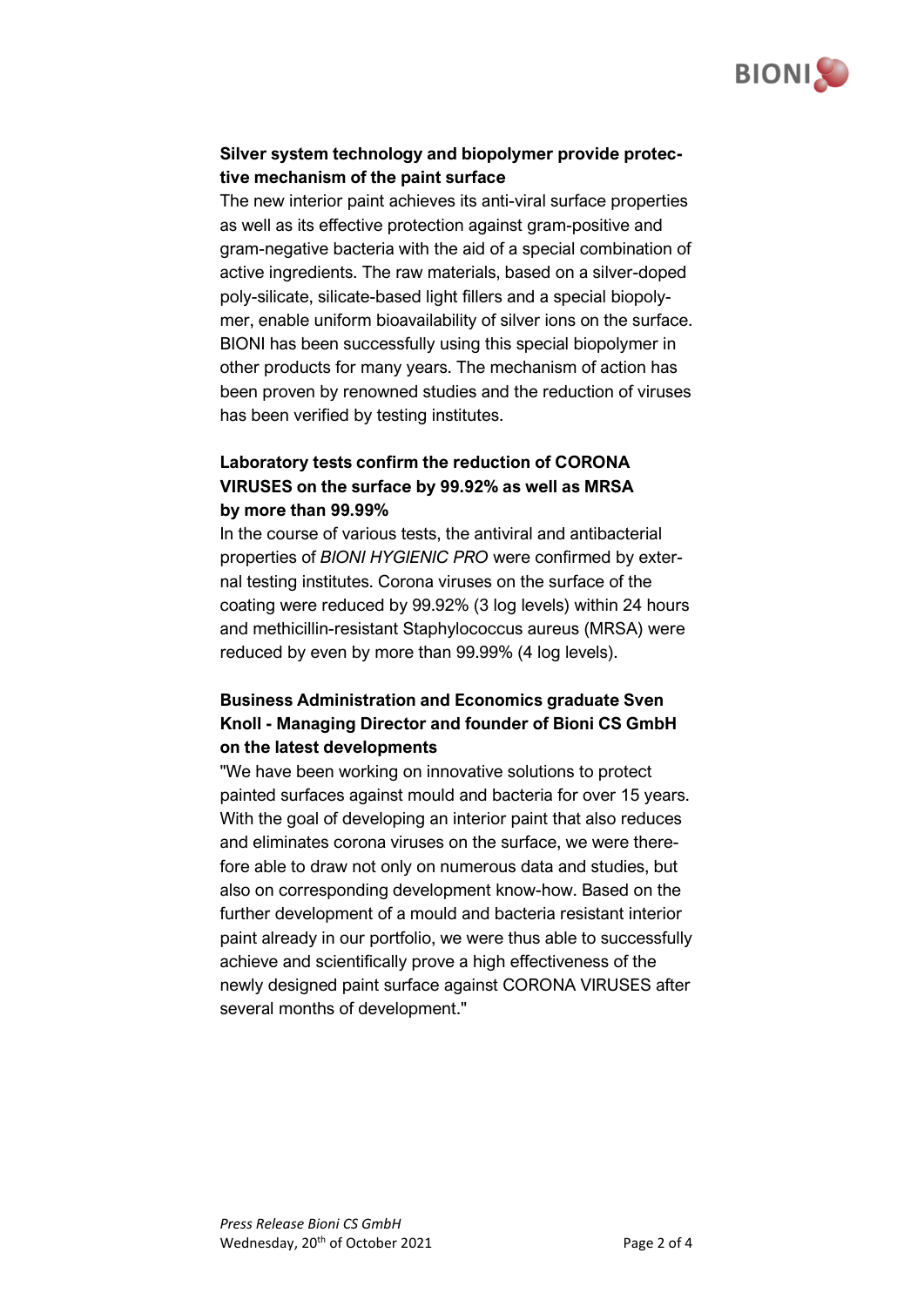

#### **Wide range of applications**

Thanks to the fact that no conventional biocides or fungicides have been added, the newly developed paint is sustainable and environmentally friendly, easy to apply, resistant to cleaning agents and disinfectants, and particularly low in VOCs and odourless, making it harmless even for sensitive people. This means it is suitable for numerous, especially highly frequented, public areas of application, such as schools and universities, kindergartens and daycare centres, hospitals and clinics, retirement and nursing homes, but also the food and beverage industry, hotels, restaurants, sports and leisure facilities and open-plan offices.

For more information about BIONI HYGIENIC PRO interior paint from BIONI, visit **www.bioni.de/bioni-hygienic-pro**

#### **Press Contact:**

Bioni CS GmbH Lessingstr. 21 46149 Oberhausen Germany www.bioni.de

Phone: +49 208 621 75 53 info@bioni.de

*Contacts:* 

Marvin Dürr (Project Manager) m.duerr@bioni.de

Sven Knoll (Managing Director) s.knoll@bioni.de

*Press Release Bioni CS GmbH* Wednesday, 20<sup>th</sup> of October 2021 Page 3 of 4